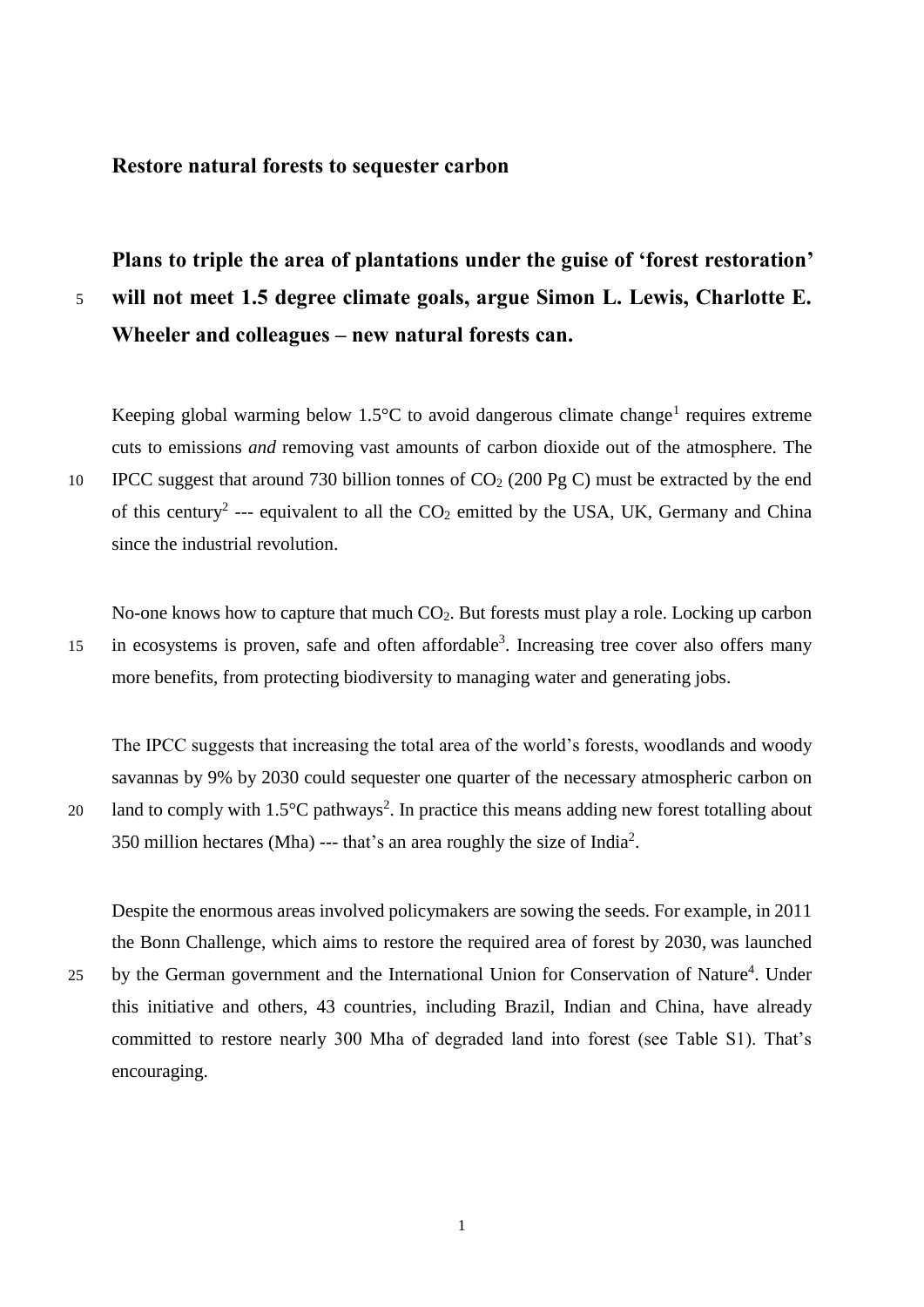- 30 But will this policy intervention work? Here we show that it will not, under current plans. Compiling country-level data shows that almost half of the pledged area is set to become plantations of commercial trees (Table S1). While they can support local economies, plantations are poor at storing carbon in comparison to natural forests. The regular tree harvests and clearing the land to replant it means that the carbon stored on the land is periodically 35 released back to atmosphere. By contrast, naturally regenerating lands sequester carbon for decades as they revert back to their carbon-rich intact state. To succeed in stemming global warming means restoration programs must allow all these degraded lands to return back into
	- natural forests and protect them.
- 40 To maximise the contribution of forests to limiting warming to  $1.5^{\circ}$ C deforestation needs to stop. In addition, while recognising the competing pressures to deliver food, fuel, fodder and fibre, land carbon stocks must also increase. We call on the restoration community, forestry experts, and policymakers, to prioritize the regeneration of natural forests for sequestering carbon, over all other types. This shift of focus will entail tightening the definition of 'forest 45 restoration', reporting project plans and their outcomes transparently, and clearly stating the trade-offs between the different ecosystem services and income streams that alternative land uses provide.

### **Misdirected efforts**

50

To combat climate change, the most effective place to plant trees is in the tropics and subtropics, and this is where the majority of the restoration commitments are found. Trees grow (and thus take up carbon) quickly there and land is relatively cheap and more readily available<sup>5</sup> (Figure 1). Indeed, by merely protecting tropical land from fire and other direct human 55 disturbances, trees return and new forests flourish. Carbon stocks can rapidly accumulate under these conditions of natural forest regeneration, reaching levels seen in mature forest in just 70 years<sup>6</sup>. Establishing new tropical forests also has little effect on the albedo (reflectivity) of the land surface, unlike at high latitudes where trees obscure snow that reflects solar energy and helps to cool the planet. In income-poor regions well-managed forests can also help to alleviate 60 poverty as well as conserve biodiversity, supporting the United Nations Sustainable Development Goals.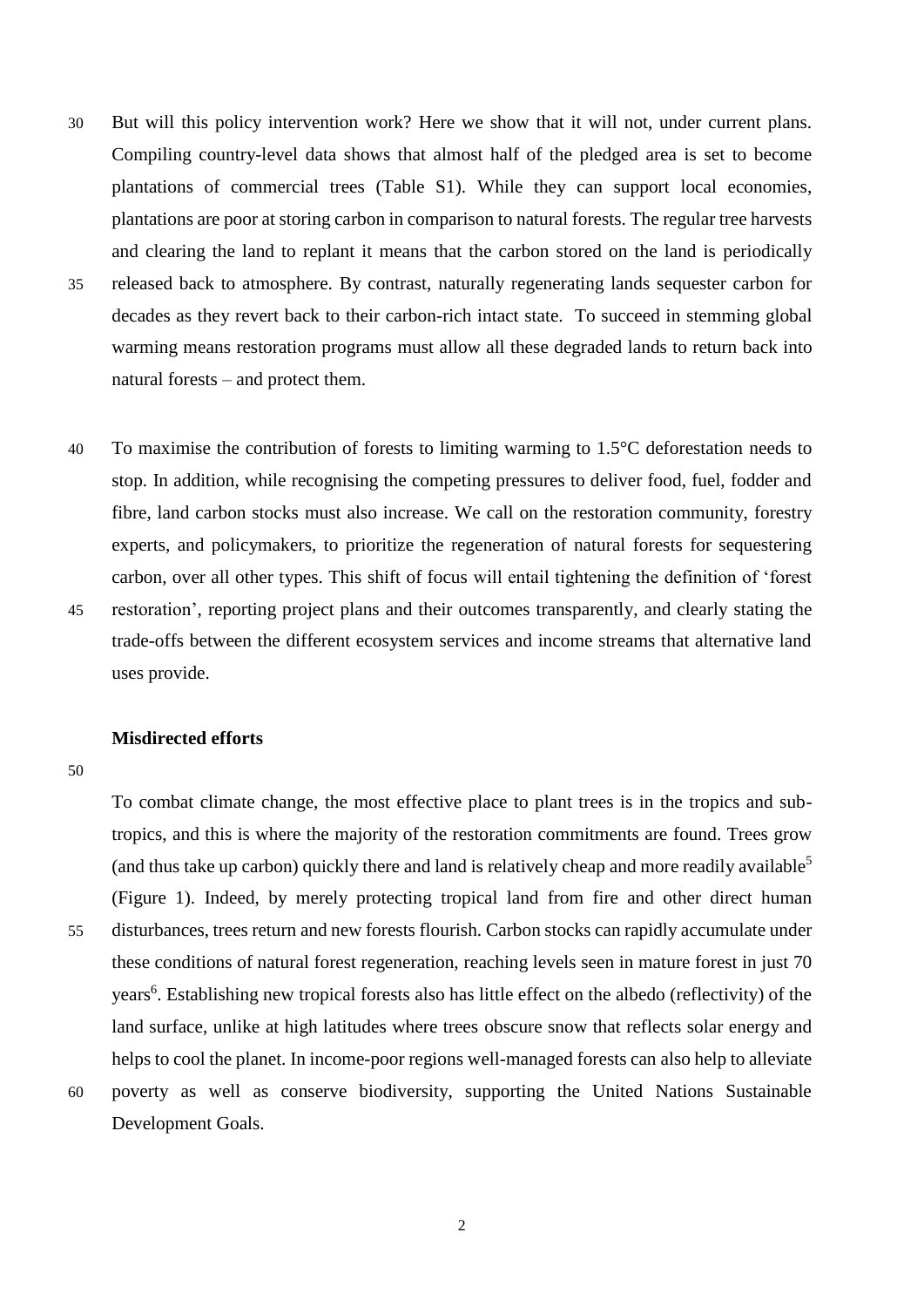So far, just over half (24) of the countries in the Bonn Challenge and other schemes have published detailed restoration plans, which cover two thirds of the pledged area (Table S1). 65 Nations are following three main approaches: leaving degraded and abandoned agricultural land to regenerate to natural forest, largely allowing plant succession to proceed on its own, although some areas are planted with native species to accelerate recovery rates; converting marginal agricultural lands into plantations of valuable trees like *Eucalyptus* (for paper) or *Hevea braziliensis* (for rubber); and fostering agroforestry, the growing of agricultural crops 70 and useful trees together.

Natural regeneration is the cheapest and technically the easiest option. One third (34%) of the land allocated is to be managed in this way. With legislation and incentives, such as those pioneered in Costa Rica, managing land for trees to re-establish can allow forest cover to 75 rapidly increase. Plantations are the most popular restoration plan, covering 45% of commitments. Thus vast areas are to be planted as monocultures of trees as profitable enterprises. Brazil, for example, has pledged 19 Mha of wood, fibre, and other plantations under a variety of recent announcements.

80 Agroforestry accounts for the rest of the plans (21%). This is the practice of growing useful trees and crops together that is widely used by subsistence agriculturalists, but is rarely seen at the large-scale. The focal crops benefit from trees, such as coffee grown under the shade of larger trees, or a maize crop interspersed with lines of leguminous trees that provide nitrogen inputs. The trees themselves are also useful, supplying fuel, timber, fruit, or nuts.

85

Hence, looking at the detail of global forest restoration plans reveals that two-thirds of the area is slated to grow crops of some form. The preponderance of plantations raises serious concerns.

First, plantations are poorer than natural forests at storing carbon in the long run. Initially, the 90 land is cleared, releasing carbon to the atmosphere. Then, fast growing trees such as *Eucalyptus* and *Acacia* take up carbon rapidly (at up to 5 Mg C ha<sup>-1</sup> yr<sup>-1</sup>). But after they are harvested and the land cleared again for re-planting, typically every 10-20 years, the carbon is released again to the atmosphere as the plantation waste and wood products (mostly paper and wood-chip boards) decompose. Thus, on average, plantations hold little more carbon than the degraded 95 land that was cleared to plant them. By contrast, restoration natural forest means carbon accumulates for decades<sup>6</sup>. It might be possible to increase the amount of carbon stored on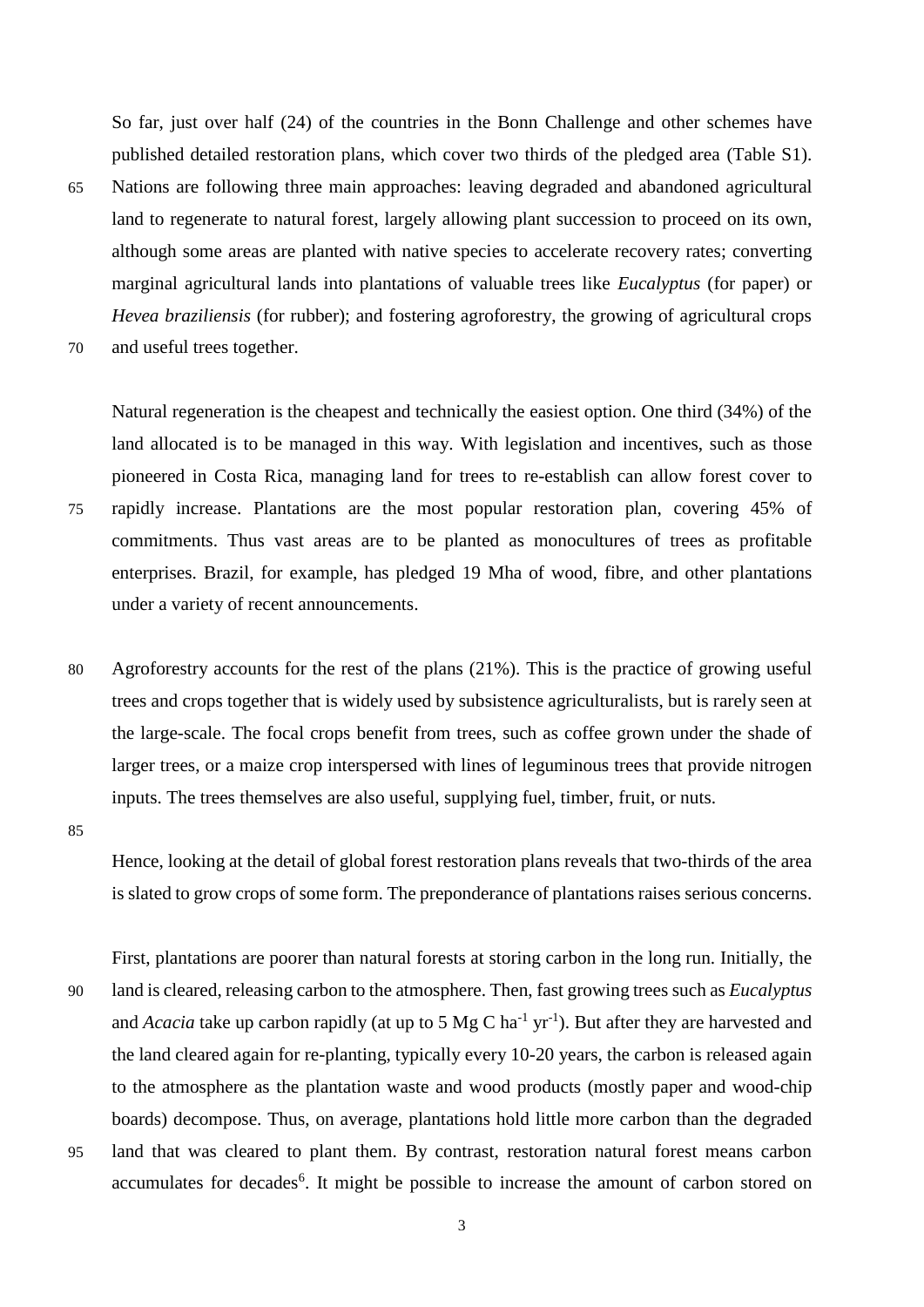plantation lands, by harvesting less often, using different species, or converting timber into very long-lived products<sup>3</sup>, but this will likely reduce profitability. Little research has been done on increasing carbon storage in plantations; more is needed.

100

Second, dramatically increasing the area of plantations may undercut their profitability – and thus the reason nations are prioritising them in the first place. Large countries like Brazil, China, Indonesia, Nigeria and the Democratic Republic of Congo are where most of the new plantations are planned (Table S1). If all countries followed suit with the average 45% of 105 restoration areas given to plantations, restoration plans add 157 Mha of new monocultures, meaning the world's tropical and sub-tropical plantation estate would triple to 327 Mha --- a major shift in global land use<sup>7</sup>. Prices of woodchip and paper products would likely fall. But without a recognition that such a change is envisaged there's been no research on the potential economic impacts of this major shift in forestry policy<sup>7</sup>.

110

Third, policy makers are interpreting forest restoration in ways that are contrary to what most people think of as 'restoring a forest'. Few think planting a monoculture of *Eucalyptus* trees for regular harvest by the paper industry is forest restoration. By exploiting broad definitions and confused terminology policy-makers and their advisors are misleading the public. Given 115 that plantations typically meet the UN Food and Agriculture Organisation definition of a forest (greater than 0.5 ha in area, trees at least 5m in height and more than 10% canopy cover<sup>7</sup>), then planting monocultures is technically 'forest restoration'. Yet, the expected climate change mitigation and biodiversity protection is missing. Plantations are an important land use, but they should not be classified as 'forest restoration'. The definition of forest restoration urgently

120 needs an overhaul to exclude monoculture plantations.

Finally, reports on restoration to new natural forest often mix up the process (regeneration to natural forest) with the resulting land-type (natural forest)<sup>8</sup>. Land may be labelled as natural forest when it is far from mature as regeneration processes are still occurring. Meanwhile 125 climate benefit calculations usually assume that this land becomes forest and remains as this new land-type forever. But there is no guarantee that these forests will be protected far into the future, particularly as demand for land grows. Schemes should protect these new forests to ensure that the advertised climate benefits can be realized. Overall, increased clarity on the short- and long-term benefits that different restoration schemes provide is essential.

130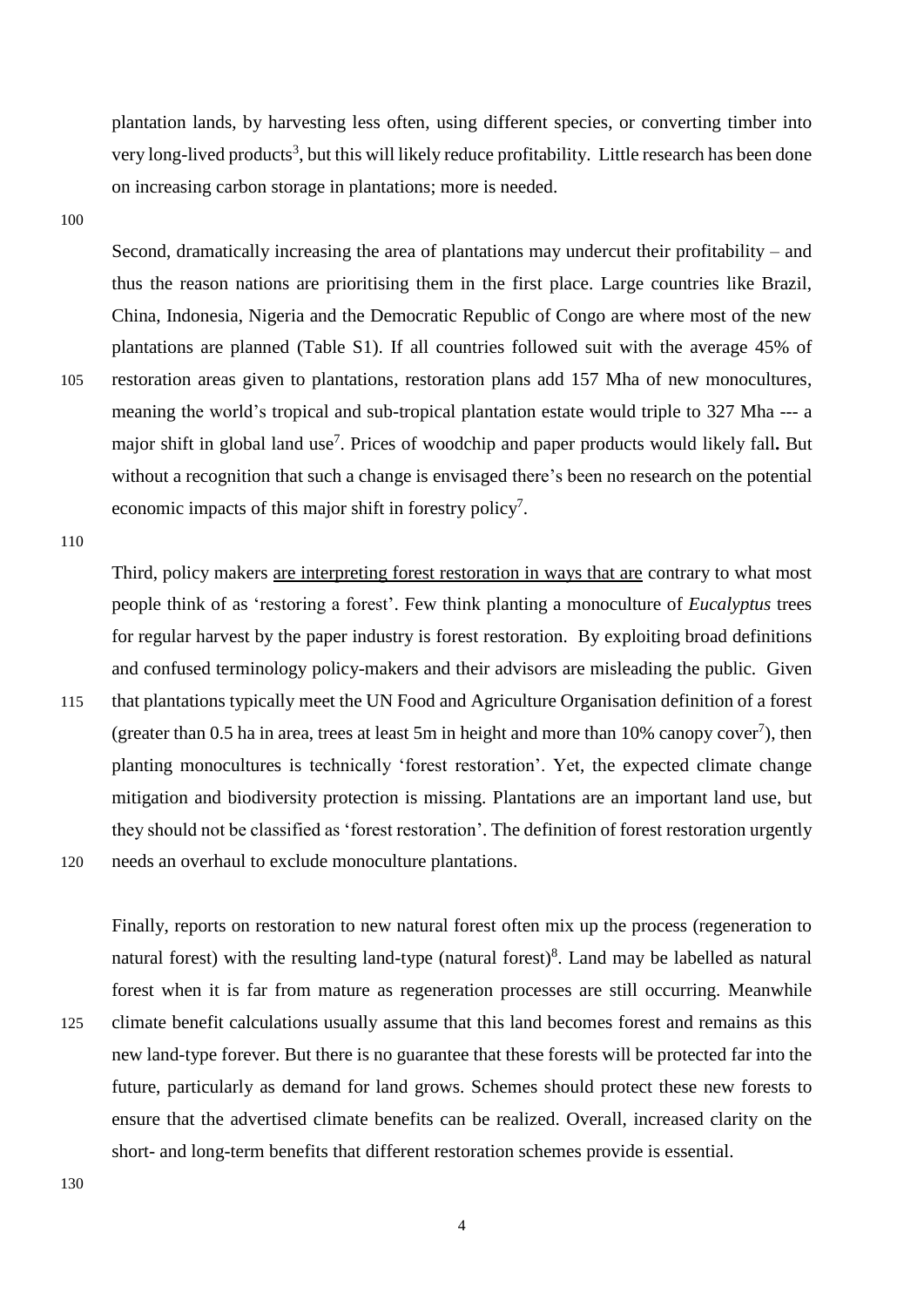## **A better strategy**

Natural forest restoration is clearly the most effective approach for storing carbon. But how 135 much better is it than the alternatives? We use the 43 countries' pledges to calculate carbon uptake under a series of restoration scenarios to illustrate how clashing priorities are sabotaging carbon storage potential (see TEXT BOX/GRAPHIC and Supp Info).

In short, we find that if the entire 350 Mha is given over to natural forests they would sequester 140 42 Pg C by 2100 (Figure 1). This is some 38 times as much carbon as the 1.1 Pg C sequestered by giving the same area exclusively to plantations, and 6 times more than a switch to only agroforestry (6.8 Pg C). Natural forests under current schemes can get us most of the way to the 57 Pg C median estimate for forest uptake used in IPCC 1.5°C compliant pathways (our figure is lower due to more optimistic assessments of tree growth in some model runs<sup>2</sup>). Any 145 other approach will fall far short of this.

Maintaining the current reported mix of natural forest restoration, plantations and agroforestry sequesters a third of the carbon (16 Pg C) of the natural forest only scenario, largely because plantations are ineffective at storing carbon (Figure 1). And even this may be optimistic, as it

150 assumes all new forests are protected. And climate policy itself may threaten them.

Central to the 1.5°C pathways is another technology to remove carbon from the atmosphere: Bioenergy with Carbon Capture and Storage, known as BECCS, which is expected to remove 130 Pg C by 2100. Assuming the technology is rolled out, by mid-century it requires a further 155 300-800 Mha of land to grow crops for biofuel. *Eucalyptus*, maize (*Zea mays*) and switchgrass (*Panicum virgatum*) would be burnt in power stations and the carbon emissions captured and stored underground<sup>2</sup>. This huge new demand for land could displace restored forests. Converting them to bioenergy crops after 2050 reduces sequestration to a paltry 3 Pg C by 2100, as high-storage forest that is still increasing in carbon stocks is replaced by annual crops 160 or plantations (and would delay by decades the point in time when BECCS becomes carbon negative<sup>9</sup>).

There are, of course, uncertainties at every stage of our calculations, from where exactly the restoration will take place, to the species planted and their carbon sequestration rates. We rely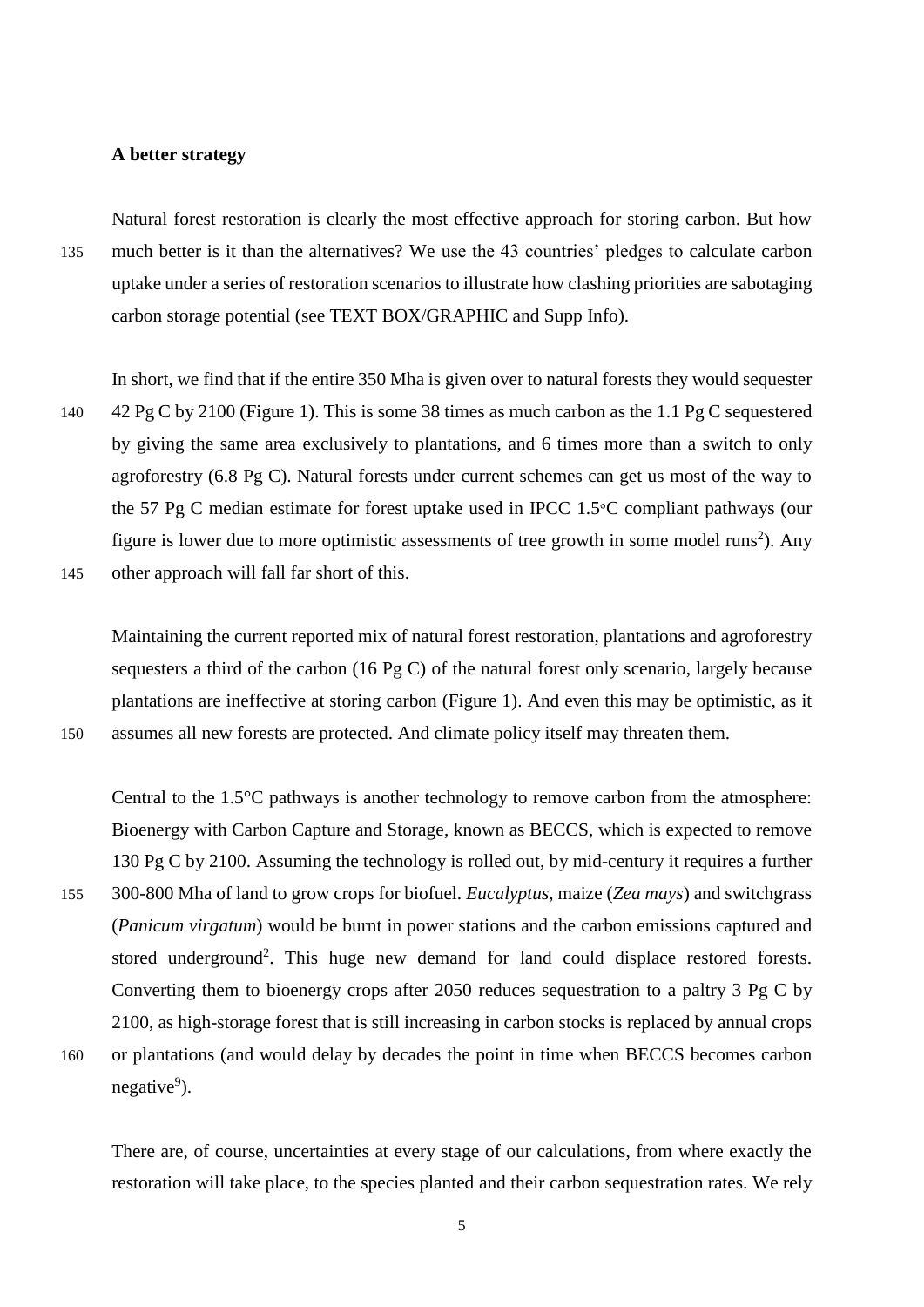- 165 on median literature estimates and the latest carbon stock maps, with our results being relatively conservative compared to median IPCC figures. However, while we include future  $CO<sub>2</sub>$ fertilization and climate impacts on future forests these are inherently uncertain and could be better assessed using Earth System Model runs.
- 170 Critics will counter that it is unrealistic to expect all areas slated for restoration to become natural forests that are protected in perpetuity. Certainly, tree-based agriculture and plantations are essential parts of many landscapes. What is required is an extension of the restoration agenda, not a retreat. Reaching 350 Mha of new natural forest is possible as part of a much larger total area that would include plantations and agroforestry.
- 175

Clearly, pressures on land will influence the areas available for re-establishing forests. Landscapes need to provide food, fuel, fodder and fibre as well as a multitude of ecosystem services that human societies depend upon. Research effort is needed to establish optimum responses to these pressures<sup>10</sup>. However, these pressures are not only in one direction: there is 180 potential for rising agricultural productivity to spare land, as well as shifts in consumer habits, such as towards healthier low meat and dairy diets. And synergies exist: using habitat restoration to connect existing forests would allow species to move as the climate changes, lessening future waves of extinction.

185

## **What next**

Even in the absence of new land, today's forest restoration schemes should increase their 190 carbon sequestration potential in four ways. First and foremost countries should increase the proportion of land that is being regenerated to natural forest: each additional 8.6 Mha, an area the size of the island of Ireland, sequesters another 1 Pg C by 2100.

Second, prioritize natural regeneration in the humid tropics, such as Amazonia, Borneo or the 195 Congo Basin, which all support very high biomass forest compared to drier regions of the tropics. International payments to recreate and maintain new forests from either carbon sequestration, climate adaptation, or conservation funds could mobilize further restoration action in these regions.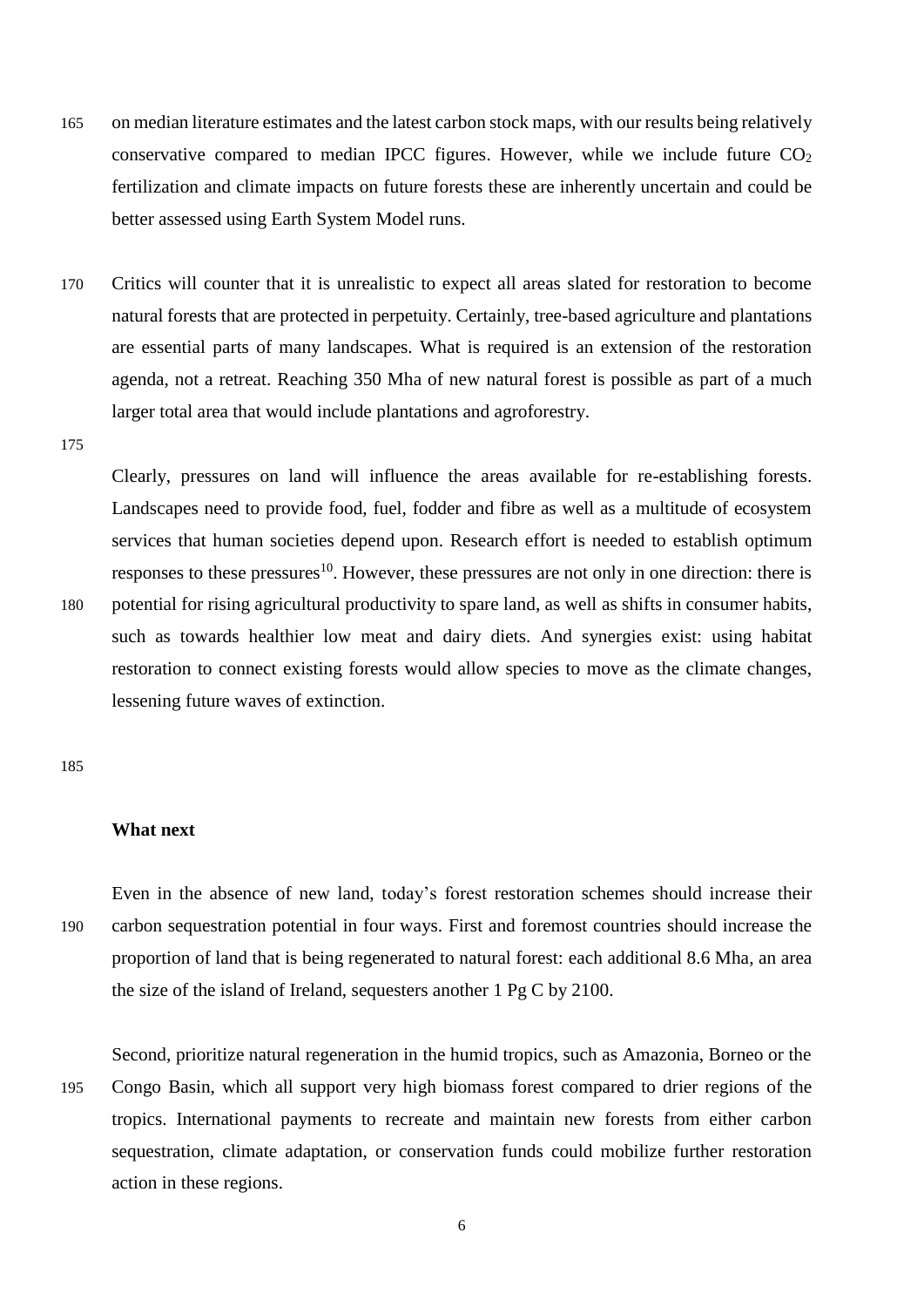- 200 Third, restoration efforts must build on existing carbon stocks. Target degraded forests and partly wooded areas for natural regeneration; focus the plantations and agroforestry systems on treeless regions, and where possible select agroforestry over plantations as they store more carbon.
- 205 Fourth, once natural forest is restored, protect it. This could be via the expansion of protected areas; giving title to indigenous peoples who tend to protect forested land; changing the legal definition of the newly forested land so it cannot be converted to agriculture, or encouraging commodities companies with zero-deforestation commitments to extend these to not cutting restored natural forests.
- 210

The ambitious global restoration agenda is good news. And this month's declaration that the 2020s will be the UN Decade on Ecosystem Restoration affirms its importance. But, these efforts will only remove sufficient carbon from the atmosphere to contribute to avoiding dangerous climate change if forest restoration really means forest restoration and schemes 215 permanently re-establish largely natural, largely intact forest.

*Simon. L. Lewis is professor of global change science in the Department of Geography, University College London and the School of Geography, University of Leeds. Charlotte. E. Wheeler, is a forest researcher at the School of GeoSciences University of Edinburgh. Edward T.A. Mitchard is Senior Lecturer in Forest Change*  220 *Mappingat the School of GeoSciences, University of Edinburgh. Alexander Koch is a recently completed a PhD in the Department of Geography, University College London on forests and the global carbon cycle. Lewis and Wheeler contributed equally to this work. Email: c.wheeler@ed.ac.uk.*

# 225 **TEXT BOX <this could go with a graphic showing the relevant data/nos] CARBON CHALLENGE Best way to restore forests**

We looked at 4 ways the Bonn Challenge could be met (see Supp Info). First, today's 230 commitments extend to 2100. Second, these extend to 2050, after which natural forest is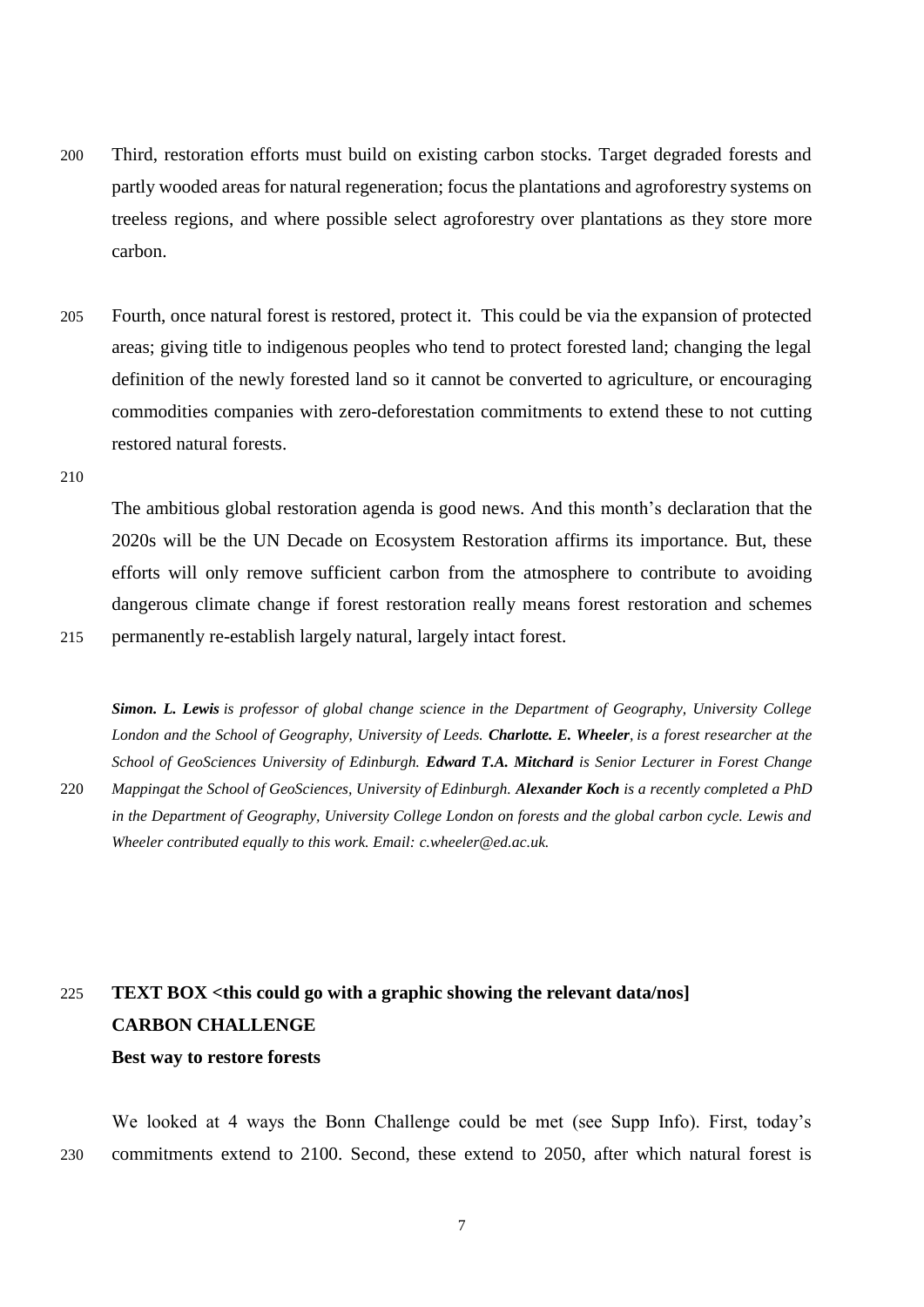converted to plantations for biofuels. Third, the whole area (350 Mha) regenerates to natural forest. And fourth, everything becomes plantations.

For 43 countries we took the area identified as having restoration potential under the Bonn 235 Challenge<sup>5</sup> (Figure 1). We estimated the pre-existing carbon on that land from published maps. We then used published estimates of the carbon sequestration in plantations, restored natural forests and agroforestry systems based on species appropriate to each country, then subtracted the initial carbon stocks, to estimate the change between 2015 and 2100 for each hectare, and summed these for each country (Table S1).

240

We find, on average, that natural forests are better than agroforestry and plantations at storing carbon, sequestering 0.120, 0.019 and 0.003 Pg C per Mha by 2100, respectively.

245

#### 250

Figure 1. Areas of potential restoration<sup>5</sup> (top); Eighteen year-old naturally regenerating forest in Kibale, Uganda (**bottom left**, photo: S. Lewis); Live biomass carbon stock increase (aboveand below-ground) over the Bonn Challenge Area of 350 million hectares following four restoration pathways: Natural Forest Only (use natural regeneration only to restore forests over 255 entire area); Mixed Restoration, With Protection (using natural regeneration, plantations and agroforestry areas using nationally published plans, plus long-term protection for naturally regenerated forest); Mixed Restoration, No Protection (nationally published plans, but naturally regenerated forest is converted to bioenergy after 2050); and Plantation Only (regeneration area is converted to plantations), showing median and 95% confidence intervals 260 (**bottom right**).